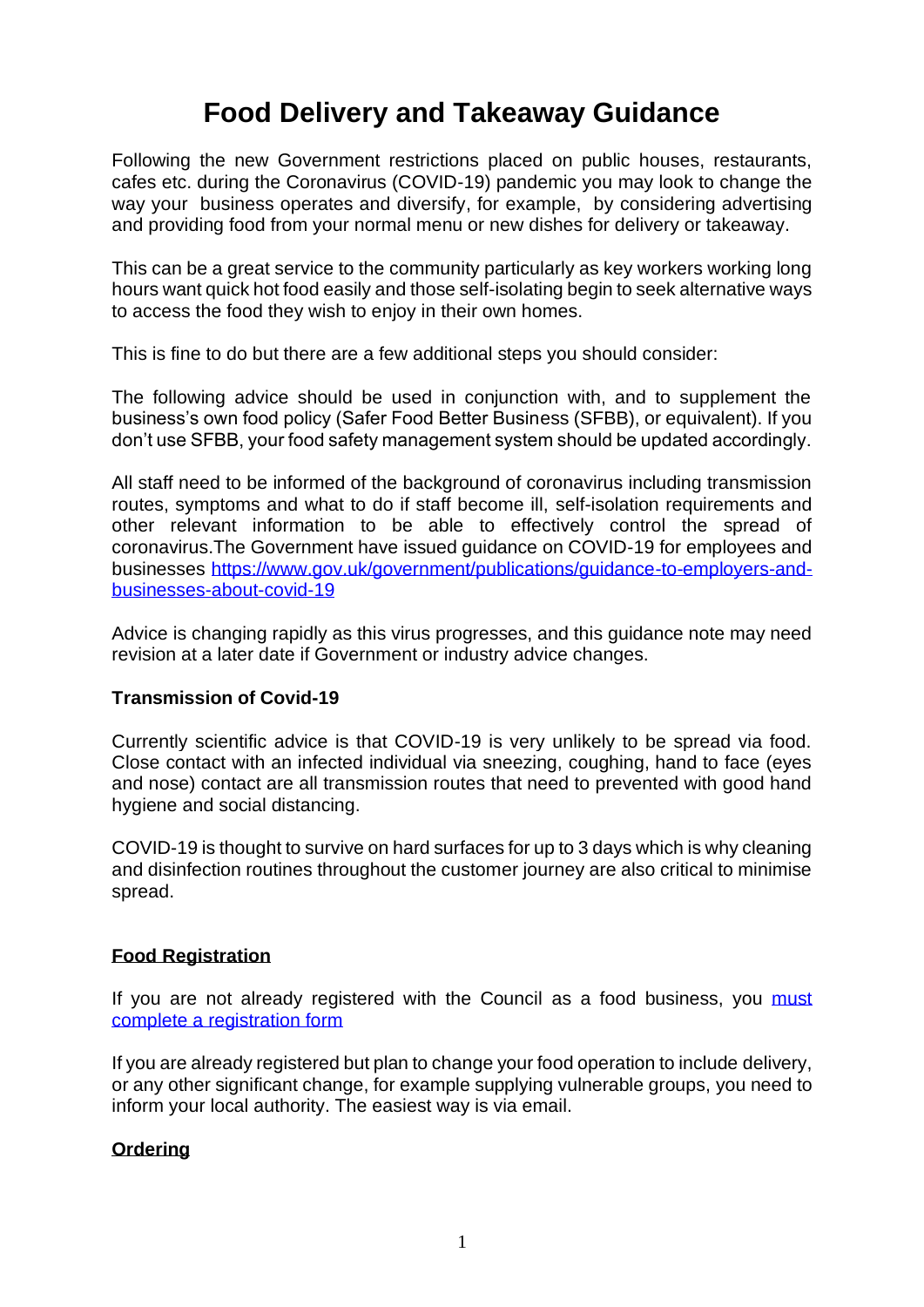If you have a website or other forms of advertising, you must clearly communicate that customers should ask about allergies and intolerances when they order. Here is example wording for you to use.

**Allergies**: Any advertising/menu should include an allergen prompt to encourage anyone with an allergy or dietary requirement to enquire about this in advance. If you have a website you should put a clear sign on this stating:

"Food Allergens and Intolerances: Please speak to our staff about the ingredients in your food before making your order"

Or, if you cannot guarantee allergen free food can be produced use the following statement:

"Food Allergens and Intolerances: Please speak to our staff about the ingredients in your food before making your order. Whilst a dish may not contain a specific allergen, due to the wide range of ingredients used in our kitchen, foods may be at risk of cross contamination by other ingredients. Please ask our staff for further information.The allergy information in Safer Food Better Business (SFBB)/or equivalent should be followed and a decision made whether any particular allergy requirement can be catered for or not".

When customers phone to place an order, you should ask them if they or any of the people eating the food have any allergies or an intolerance. If they do, make a note of their requirements and ensure their food is prepared safely for them then clearly labelled. Where possible one member of staff should be responsible for making and delivering that meal. Any food prepared for allergenic customers should be stored separately before and during delivery.

# **Remember allergic reactions to ingredients can be fatal.**

Further advice on managing allergens can be found at the following link:

<https://www.food.gov.uk/business-guidance/allergen-guidance-for-food-businesses>

[https://www.businesscompanion.info/en/quick-guides/food-and-drink/food-allergens](https://www.businesscompanion.info/en/quick-guides/food-and-drink/food-allergens-and-intolerance)[and-intolerance](https://www.businesscompanion.info/en/quick-guides/food-and-drink/food-allergens-and-intolerance)

In Wales, if you have a specific menu developed for delivery food, Welsh law requires you to make people aware how to check your Food Hygiene Rating. To do that the following needs to be added to all promotional material.

"Ewch i [food.gov.uk/ratings](https://eur03.safelinks.protection.outlook.com/?url=http%3A%2F%2Fwww.legislation.gov.uk%2Fwsi%2F2016%2F429%2Fregulation%2F3%2Fwww.food.gov.uk%2Fratings&data=02%7C01%7CNiaChappell%40monmouthshire.gov.uk%7C22e9671a28be49d6305608d7cb335144%7C2c4d0079c52c4bb3b3cad8eaf1b6b7d5%7C0%7C0%7C637201293571510406&sdata=roNdbdJVygprTROgHVv%2BO75i%2Bvb8xeiqGr9vjAg9n8I%3D&reserved=0) i ganfod sgôr hylendid bwyd ein busnes neu gofynnwch inni beth yw ein sgôr hylendid bwyd wrth archebu. /

Go to [food.gov.uk/ratings](https://eur03.safelinks.protection.outlook.com/?url=http%3A%2F%2Fwww.legislation.gov.uk%2Fwsi%2F2016%2F429%2Fregulation%2F3%2Fwww.food.gov.uk%2Fratings&data=02%7C01%7CNiaChappell%40monmouthshire.gov.uk%7C22e9671a28be49d6305608d7cb335144%7C2c4d0079c52c4bb3b3cad8eaf1b6b7d5%7C0%7C0%7C637201293571520404&sdata=tId7J32vJRfvIig%2FeS9gojYZHZ1%2FEGq%2BLTkVTeOTuL8%3D&reserved=0) to find out the food hygiene rating of our business or ask us for our food hygiene rating when you order".

**The font must be (a) type size of at least 9 points as measured in font 'Times New Roman' not narrowed; and (b) space between text lines of least 3mm.**

**Handwashing**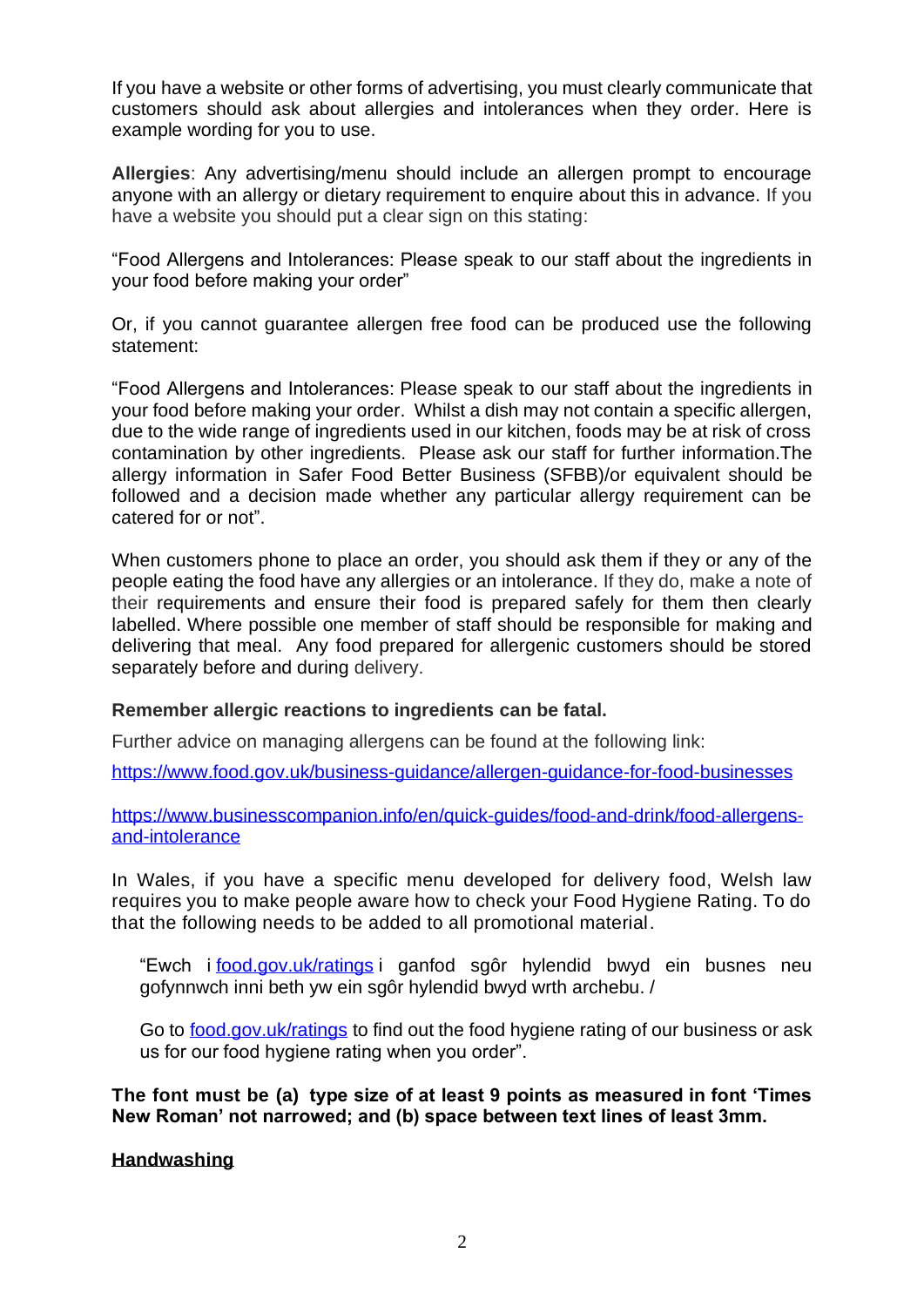Ensure staff are handwashing regularly and sinks are stocked with anti-bacterial soap, paper towels and there is warm running water available. Hand washing times are;

- On arrival at work
- On entering any service area
- Before handling any food
- After touching anything that customer, staff or delivery drivers may have contaminated
- After touching hand contact surfaces such as handrails, door handles
- Always after using the toilet or going into the toilet areas
- After touching your face, sneezing or coughing.
- In between ALL tasks
- After cleaning
- After using the toilet
- After smoking
- After handling and opening packaging, money, receipts and cleaning supplies
- After removing gloves and aprons and before putting on new one
- Any time your hands are contaminated
- After touching rubbish
- Regularly!

# **Food preparation/cooking/packing**

Your Safer Food Better Business pack/or equivalent should be updated/enhanced to reflect the delivery service/takeaway and how it will be offered safely.

If you are starting to prepare/produce new menu items it is important that these are produced hygienically especially with regard to control of cross contamination. Make sure that there is careful separation of raw and ready to eat foods. Don't allow any contamination of ready to eat foods (or equipment for ready to eat foods) with anything that may have been in contact with raw meat or dirty root vegetables.

It is advised that food is offered cooked and ready to consume immediately i.e. the customer cooling food for consumption later is best avoided. Determine if you are also going to cook, cool and send food out cold for consumption at a later time. For any food intended to be re-heated at a future date, and not consumed immediately on delivery, you should indicate when the food should be used by.

The cooling of food safe methods must be followed in Safer Food Better Business/or equivalent and the advice to the customer should be to fully re-heat, where appropriate ( to above 75°C /until piping hot) and to consume on the same day. Cooked foods intended for chill storage must be cooled as quickly as possible i.e. cooled from 55°C to 20°C within 2 hours and then be transferred to chill conditions. The times at which cooling starts and ends must be recorded.

It is suggested that you record the core temperature of your cooked high risk foods in your SFBB diary daily. Food should not be cooked too far in advance of service and adequate provision needs to be made for it to be hot held until sent out for delivery at 63°or above.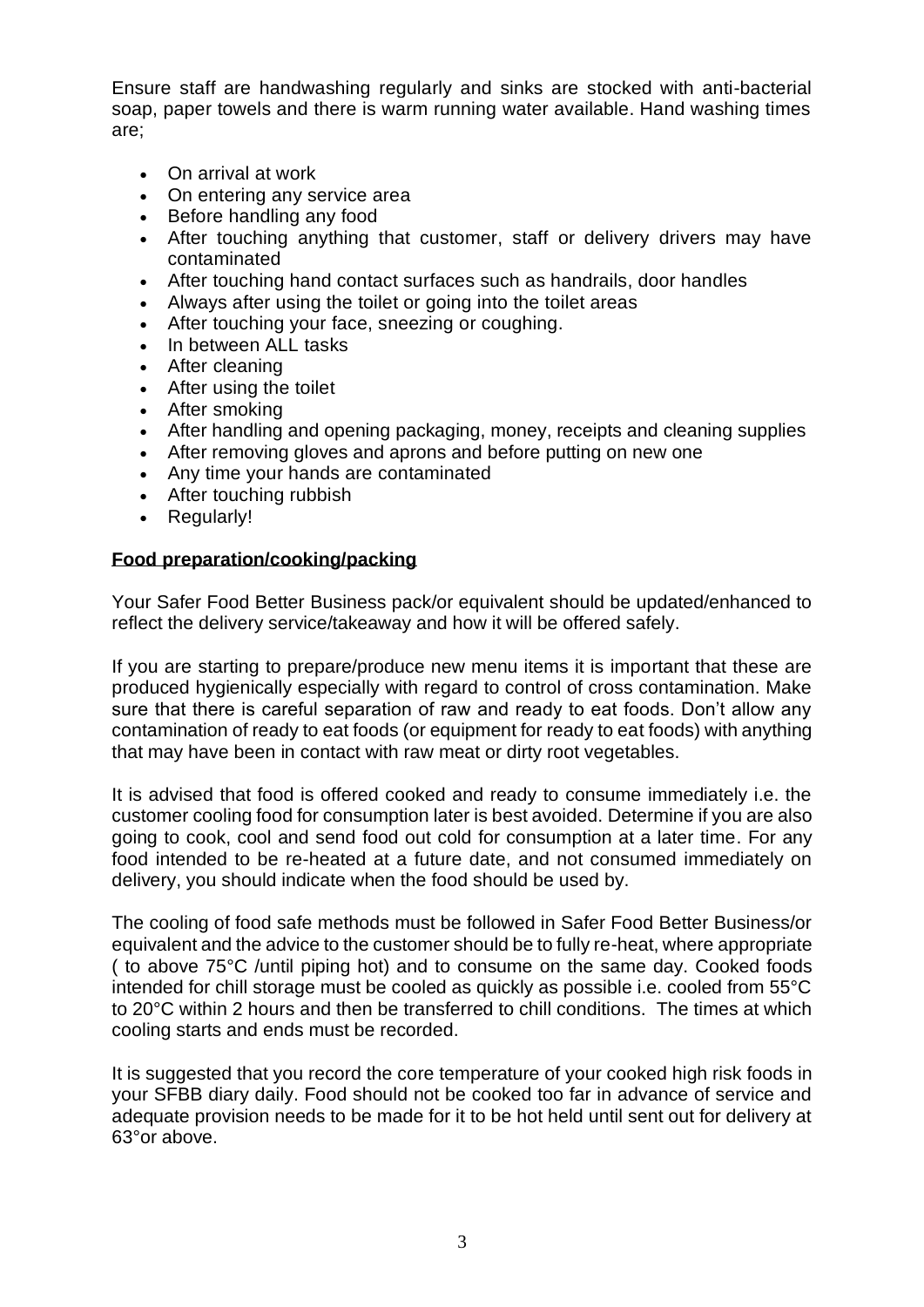The food should be packaged in a disposable, lidded container. This should not be returned by the customer for re-use. Ensure the packaging is stored in hygienic conditions at your business before use.

You should provide an adequate number of insulated boxes for delivery to ensure the food arrives to the customer at 63°C or above. The distance and number of deliveries needing to be made will form part of this consideration and it is recommended to keep distances fairly short and times limited to within 30 minutes.

It is strongly suggested that the insulated box is made of a wipeable material i.e. plastic or similar, rather than cloth/fabric based as this will not be easy to sanitise on a regular basis.

You should use the two stage clean to disinfect the insulated boxes (both internally and externally) at the start of the day before being used for carrying food and after deliveries, and also regularly throughout the day. The ice packs should be sanitised as per the insulated box. Check that you are using sanitisers that comply with [BSEN1276](http://www.disinfectant-info.co.uk/) and staff are adhering to the correct contact time. At the end of the shift clean all high-touch surfaces one more time before closing.

Consideration will need to be given to a separate insulated box for any cold food deliveries i.e. food to be re-heated later in the day or cold puddings. These should be supplied with an adequate number of ice packs to ensure cold food arrives at 8°C or colder.

You should carry out periodic checks to ensure the food is arriving adequately hot or cold and record this in the FSM Diary.

In terms of food delivery and if you prepare any food in advance or freeze food in order to cope with increased demand you will find these four individual documents from the Food Standards Agency especially useful;

**[Chilling down hot food](https://www.food.gov.uk/sites/default/files/media/document/sfbb-chilling-02-chilling-down-hot-food.pdf) [Freezing](https://www.food.gov.uk/sites/default/files/media/document/sfbb-chilling-04-freezing.pdf) [Ready-to-eat-food](https://www.food.gov.uk/sites/default/files/media/document/sfbb-caterer-cooking-07-ready-to-eat-food.pdf) [Managing food allergen information](https://www.food.gov.uk/sites/default/files/media/document/sfbb-management-03-managing-food-allergen-information_2.pdf)**

#### **Traceability**

You must keep records of who you have supplied food to as part of traceability requirements. Should you have to change or use different suppliers, ensure their details are recorded in your food safety system.

#### **Staff Social distancing**

It is extremely important staff keep themselves and others safe. Staff must keep 2m away from each other at all times, as people may be infected and not showing symptoms yet. Ensure all staff understand what is expected of them and make sure their working area is reviewed and rearranged if necessary to allow this to happen safely. For example, you may have to put in extra controls that say only 1 person can be in the walk in chiller at anytime.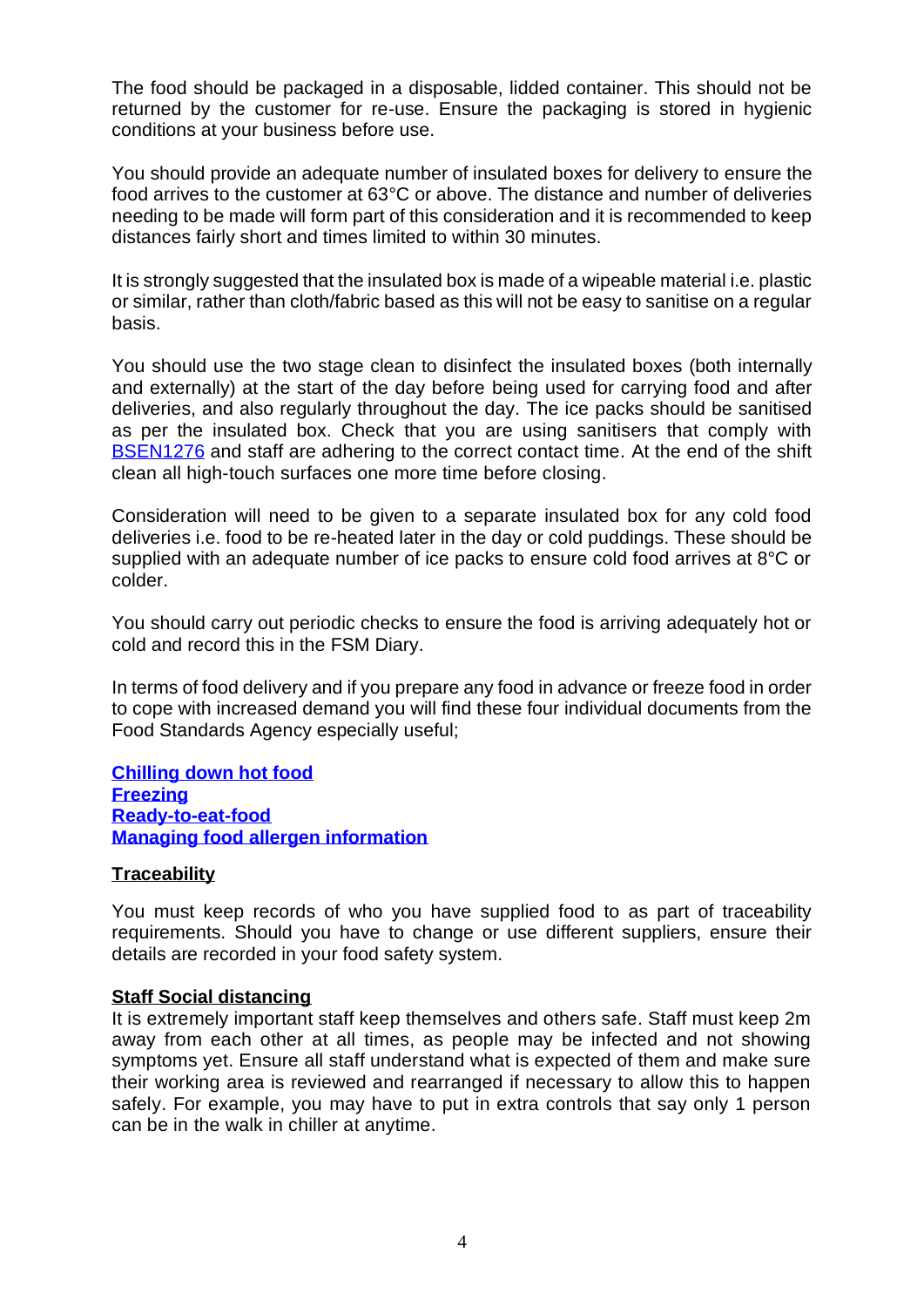Make sure this 2m rule applies at all times, in the kitchen, front of house, lunch and break times and monitor compliance.

# **Use of delivery staff/vehicles**

You should check that the car insurance of the delivery driver covers business use and that the vehicle is safe (copy of most recent MOT, or similar). There must be no smoking permitted in any delivery vehicle as these are considered workplaces. Working time and length of time driving should also be considered. You can check here for [Rules on Driving Hours.](https://www.gov.uk/drivers-hours/eu-rules) A thorough risk assessment will ensure you comply with the law but if in doubt check with your legal advisors.

Food must not be subjected to potential contamination during transportation. Keep the interior of the vehicle clean and do not transport food with animals or chemicals such as fuel, oil and screen wash.

The delivery driver should be given a basic induction on handling the food correctly and health monitoring should be in place. Staff need to be checked daily to ensure they aren't showing any relevant Coronavirus symptoms (fever, persistent cough etc). If so, they need to be immediately sent home as per the self-isolation guidance.

The usual 48-hour exclusion applies for (non-Coronavirus related) sickness and diarrhoea.

The driver, where possible, should avoid coming into the main kitchen area and avoid excessive kitchen staff contact. It is suggested that one of the kitchen staff 'box up' the food and place in a low risk area of the kitchen ready for the driver to pick up and deliver. The driver should wash their hands with soap and water both on arrival and returning to the kitchen.

# **Food delivery**

Vehicles should be fully fuelled at the start of the delivery process so as to minimise any refuelling and handling of petrol pumps during the delivery process. If re-fuelling has to take place, then disposable plastic gloves should be worn and removed before re-entering the vehicle.

Consider how you will accept payment for example, upfront or on delivery. Cashless systems must be implemented due to hygiene reasons.

If possible, the driver should be provided with hand sanitiser at 60% + alcohol content, after removal of any gloves and for periodic use between the individual deliveries.

It is preferable if there is no physical handing over of the food from the driver to the customer. There should be a set drop off point established in advance such as the door step. The doorbell or door can then be rung/knocked and the driver to distance themselves 6 feet (2 meters) as per Public Health guidance. Drivers should not enter the customers' property under any circumstance. This is especially important where a customer is either in self-isolation or ill.

You must ensure you have a system in place to enable the customer to notify you of any self-isolation/illness in advance of delivering.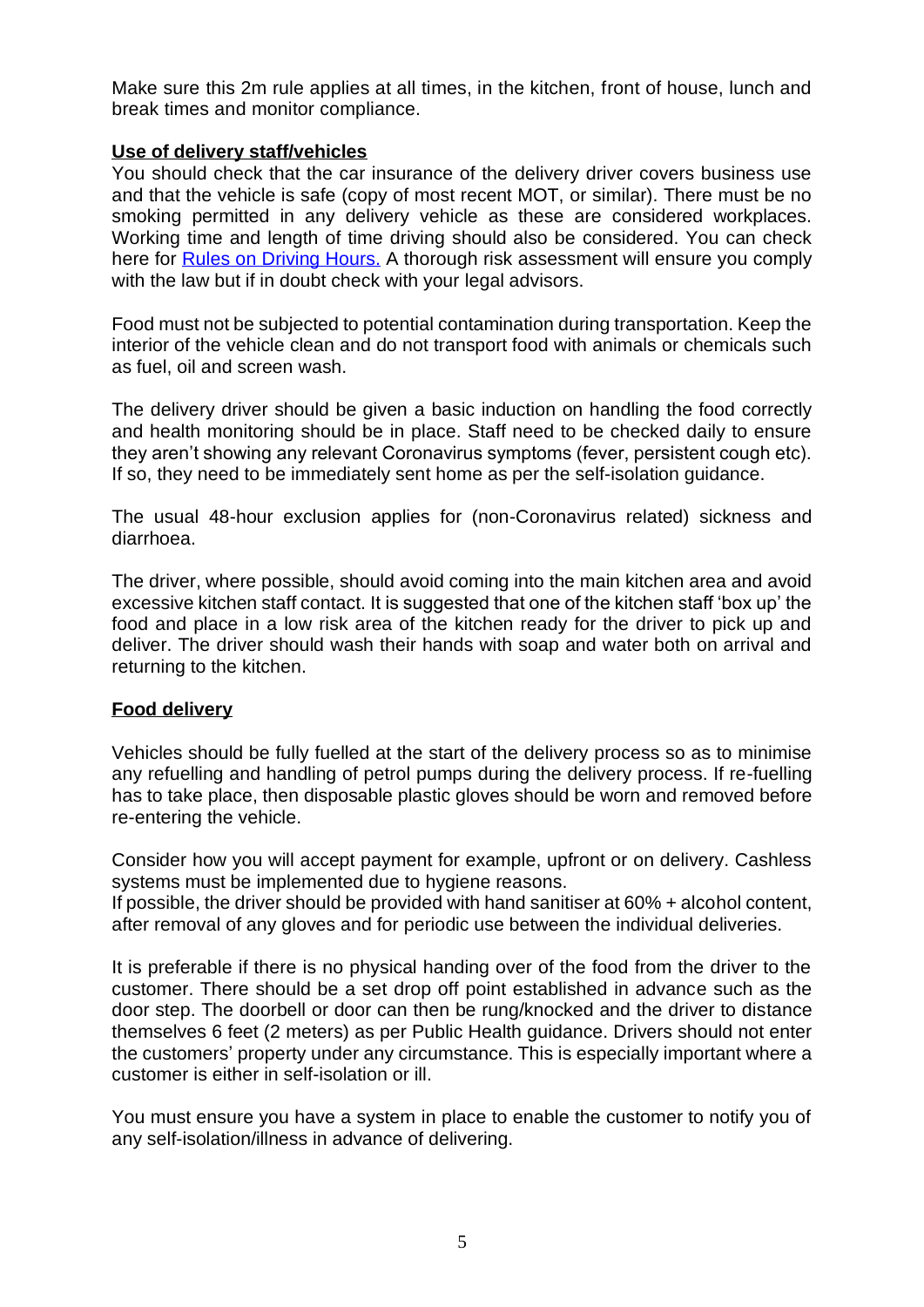Consideration needs to be given where a customer does not answer the door as to whether the food will be left or returned. Setting up an approximate time of delivery and contact details such as a telephone number should help minimise this issue.

# **Food Takeaway**

If you are planning on providing food which customers can collect from your premises, much of the guidance above still applies. You should encourage non-cash payments.

You should also designate a low risk area for hand-over of the food. This should be well away from the kitchen area and at a distance from as many staff as possible. Staff handing over the food should place the food down and keep a sensible distance from the customer. This area should regularly be sanitised throughout the day and staff should wash their hands after each handover. You should try and adopt a one in – one out policy and also try to organise allocated collection time slots for customers so as to avoid people queuing outside the premise. If this is not possible then you should ensure a queue control system is implemented, inside and outside your premises, ensuring the two meter distancing requirement is applied.

You could also post signage; here is some suggested wording:

*Social distancing. To protect our customers and staff at this time, we are actively managing the number of customers who can come into our premises at any one time. Please make sure you stand 2 meters apart using the marked lines on the floor, when at the front wait behind the line until called forward. Thank you for your understanding and co-operation.*

# **Laundry**

Uniforms are a potential source of transmission. Ensure staff wear clean uniform at all times. All uniform must be washed at temperatures above 60°C or higher or a laundry sanitising agent used if the fabrics can't be washed at such high temperatures. It is recommended as standard practice in food businesses that uniforms are laundered commercially.

If you can't wash items immediately, leave in a sealed bag for at least 3 days and wash as normal.

# **Further guidance/links**

# **Free Advice from Experts**



[My Compliance People](https://www.mycompliancepeople.com/) have agreed to provide advice **free of charge** during these unprecedented times. Supporting the hospitality community to help businesses trade safely is the heart of this initiative as businesses step up to serve communities across the UK. My Compliance People have a community of independent freelance food safety experts and environmental health practitioners who you can talk to get the